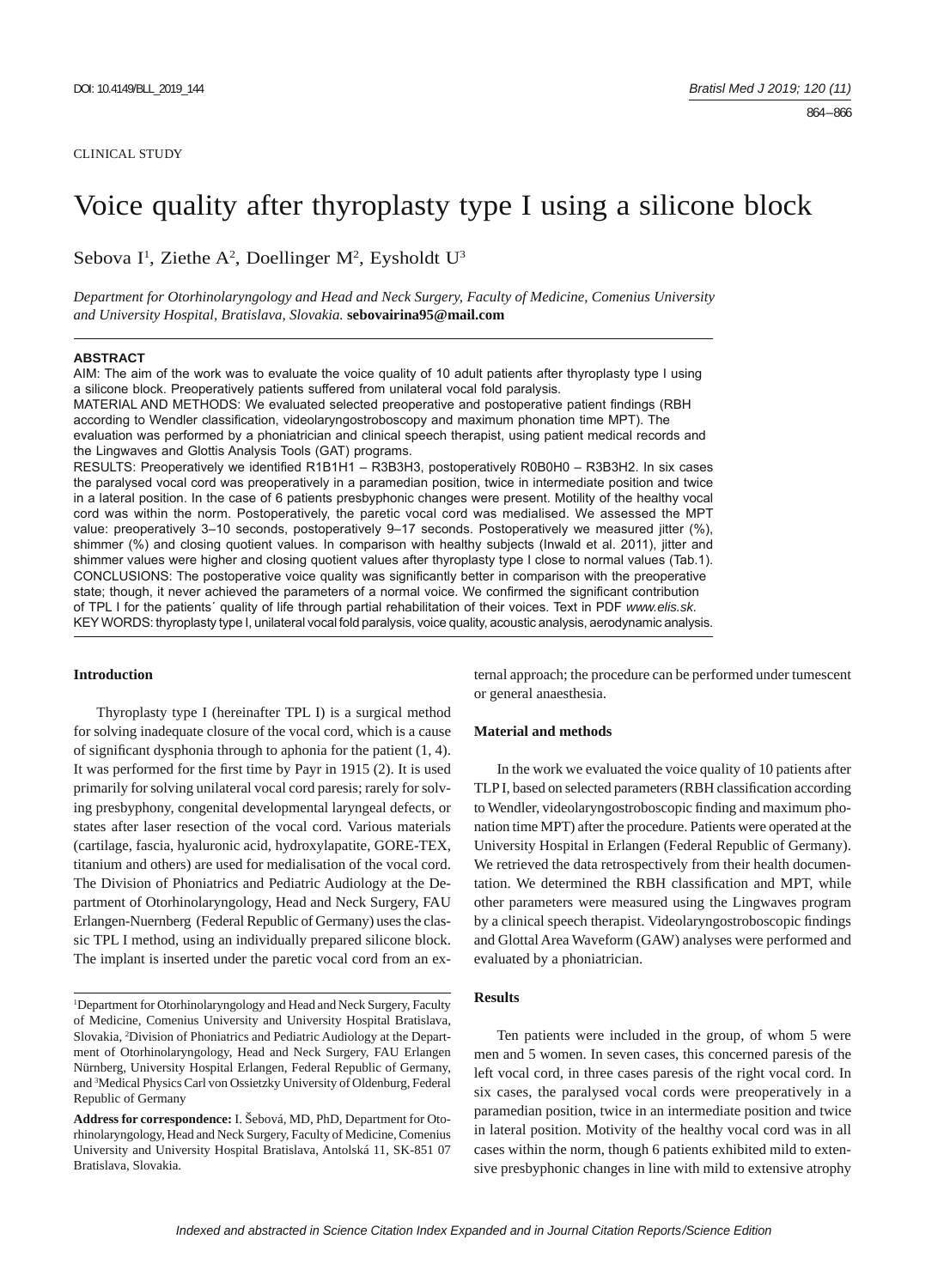|                  | Healthy subject group<br>Quote: Inwald et al $(2011)(6)$ |             | Unilateral vocal fold palsy<br>preoperatively<br>Ouote: Inwald et al $(2011)$ (6) |               | After thyroplasty type I<br>Our results |                 |
|------------------|----------------------------------------------------------|-------------|-----------------------------------------------------------------------------------|---------------|-----------------------------------------|-----------------|
|                  | Women                                                    | Men         | Women                                                                             | Men           | Women                                   | Men             |
| Closing quotient | $0.37+0.16$                                              | $0.53+0.12$ | $0.22 + 0.21$                                                                     | $0.21 + 0.19$ | $0.40 + 0.13$                           | $0.45 \pm 0.07$ |
| Shimmer $(\%)$   | $2\pm1$                                                  | $3\pm1$     | $6 \pm 12$                                                                        | $9+18$        | $4\pm3$                                 | $9\pm9$         |
| Jitter $(\%)$    | $4\pm 2$                                                 | $3+2$       | $6+10$                                                                            | $8 + 16$      | $4.28 + 1.57$                           | $7.14 \pm 5.22$ |

**Tab. 1. The objective voice quality analysis (closed quotient, shimmer, jitter) of patiensts after TPL I using GAW program.**

of the m.vocalis with excavation. The age of the patients ranged from 32 to 68 years; the average age was 54 years. The average time since the operation was 1.6 years, the shortest being 1 year.

In evaluating the voice by hearing, we found, based on the RBH classification, preoperatively R1B1H1 – R3B3H3, postoperatively R0B0H0 – R3B3H2. All patients subjectively reported significant voice improvement (Fig. 1).

With the aid of a videolaryngoscopic examination we found: • preoperatively: shift of vocal cord edge – 1x moderately reduced and 7x absent, symmetry and regularity – moderate to severe asymmetry and irregularity, vocal fold closure – moderately to completely disturbed, shape of incomplete vocal fold closure – 7x longitudinal and 1x spindle, supraglottic compensation – in 8 cases mild to severe. • postoperatively: shift of vocal cord edge – 2x normal, 3x mild to moderately reduced and 3x absent, symmetry – 7x mild / moderate



Fig. 1. Postoperative voice quality according to RBH classification **by Wendler.**



**Fig. 2. State after unilateral paresis of the left vocal cord, state after TPL I, the medialised vocal cord is in the middle line, the vocal cord closure is complete.**

asymmetry and 1x severe asymmetry, regularity – 5x normal and 3x mild to severe irregularity, vocal fold closure – 5x complete  $(Fig. 2)$ , 3x dorsal insufficiency, supraglottic compensation – mild to severe in 8 cases.

In conclusion, in the aerodynamics assessment we investigated the value of the maximum phonation time, the values of which were preoperatively 3–10 seconds, postoperatively 9–17 seconds.

After the operation, we examined each patient in the framework of an objective voice quality analysis using High Speed Videoendoscopy (HSVE) (Fig. 3) and the Lingwaves program, extracting Glottal Area Waveform (GAW) and analysing shimmer (%), jitter (%) and closing quotient values. In comparison with healthy subjects (Inwald et al. 2011) (6), jitter and shimmer values were higher and closing quotient values after thyroplasty I were close to normal values (Tab.1).

We examined the movement of the vocal cords using a special camera inserted transorally above the larynx entrance, and we recorded a two-second video during phonation. This recording can be viewed with the naked eye in slow motion. An advantage of this is that, unlike stroboscopy, we do not lose any moment from the vocal cord movement – we also see irregular oscillations. Using the Glottis Aalysis Tools (GAT) program, we can objectively calculate the vocal cord movement parameters (5) from the recording.



**Fig. 3. Technique of the High Speed Videoendoscopy (HSVE). We examined the vocal cords using a special camera inserted transorally above the larynx entrance, and we recorded a two-second video during phonation. This recording can be viewed with the naked eye in slow motion. An advantage of this is that, unlike stroboscopy, we do not lose any moment from the vocal cord movement – we also see irregular oscillations. Using the Glottis Area Waveform (GAW) program, we can objectively calculate the vocal cord movement parameters from the recording.**